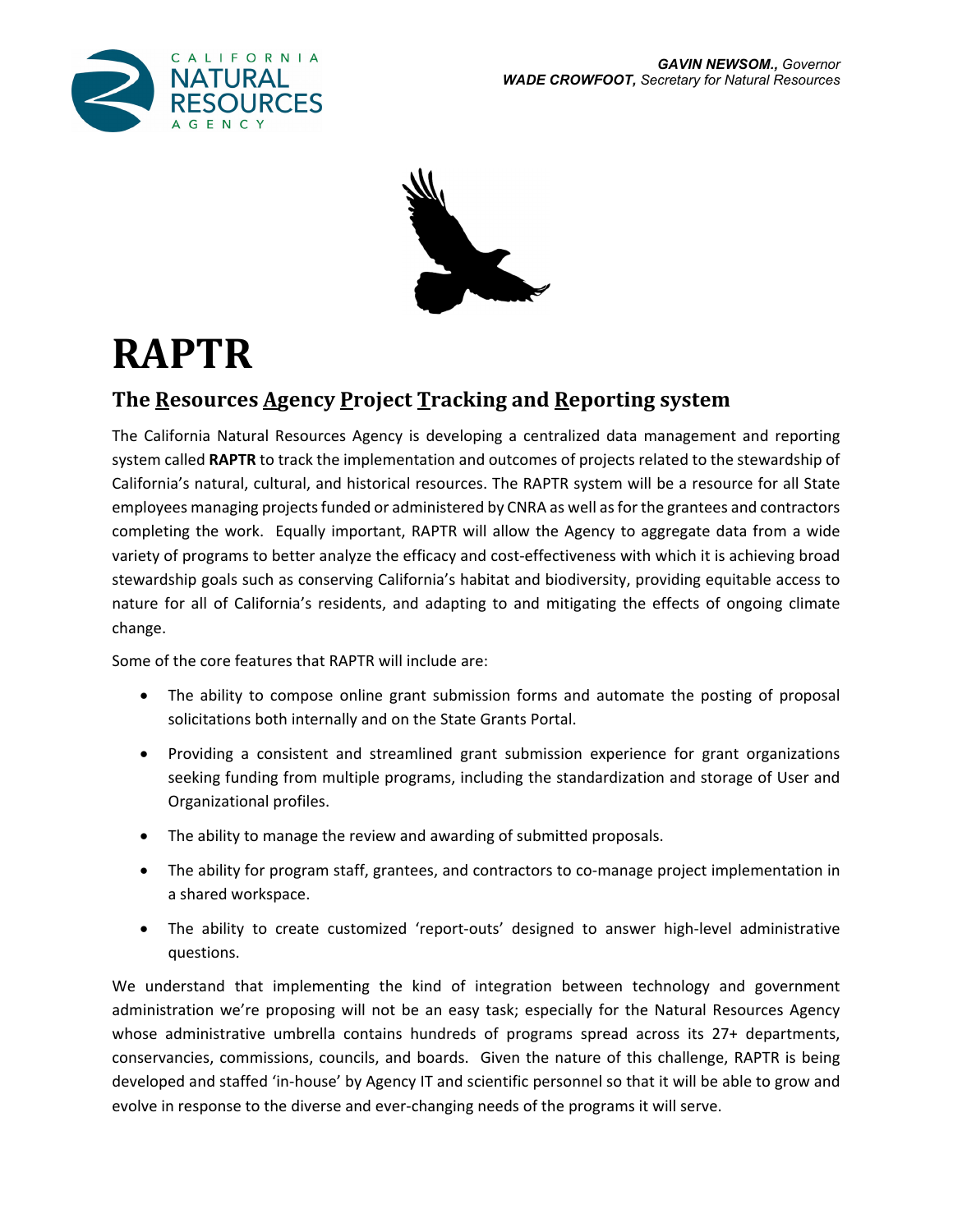

### *What's next?*

The Monitoring and Stewardship Unit's (MSU) scientific staff is responsible for managing the development and release of RAPTR and is planning to onboard a few programs starting in June of 2022 with the first working version of RAPTR. Following the successful use of RAPTR by these pioneering programs, the MSU will begin onboarding other programs as the adaptive capacity of RAPTR development and staff resources permit. For those programs interested in learning more about RAPTR and how it might help with their project management and reporting needs, please contact the MSU at msu@resources.ca.gov.

# **Frequently Asked Questions [FAQs]**

#### *1. Who will use the RAPTR system?*

Once the system is complete, data entry will be conducted by applicants, grantees, contractors, and State employees as appropriate. MSU staff will help develop quality assurance and quality control protocols for CNRA departments to follow as well as conduct system maintenance.

#### *2. Will data be publicly available?*

We do anticipate that some data will be available to the public, however we have not yet determined how extensively we will share this information publicly. RAPTR will host all collected project data and other accessible relevant information on an open data storage platform. Sensitive or private information will not be posted publicly. Initially, the amount of publicly available information will be limited.

#### *3. Will RAPTR eliminate the need for using the Agency Bond Consolidation Reporting System (ABCRS)?*

**RAPTR will not replace ABCRS.** RAPTR will be used to manage and collect relevant project data and administrative documents regardless of the funding source. This will include items such as payment requests, key project deliverables [e.g., CEQA determinations, copies of permits, deeds of fee title or easement, plans, and schematics], performance metrics, progress reports, and images from site visits. RAPTR will certainly be able to initiate bond-funded projects submitted through an externally facing grant opportunity and automatically pass core data on awarded projects to ABCRS. However, administrative and financial data specific to and legally required by bond‐funded projects will be recorded and managed separately in ABCRS. Additionally, ABCRS does not have a public facing website and therefore is not directly accessible to the public.

#### *4. Is RAPTR a financial reporting system?*

RAPTR is *not* a financial reporting system like ABCRS or FI\$Cal; however, it will allow program staff to keep track of request for advances and reimbursements as well as track the total amount of funds spent by the project during implementation. Furthermore, it is our intention that future versions of RAPTR track project expenditures by budget category. In addition, RAPTR will also allow program staff to record external sources of funding supporting a project so that the Agency can better track its level of cross‐ institutional collaboration.

#### *5. Is the use of RAPTR mandated?*

Data collection and management via the RAPTR system is not mandated at this time. For the period of time that use of RAPTR is voluntary, it is expected that equivalent relevant data for CNRA (funded or